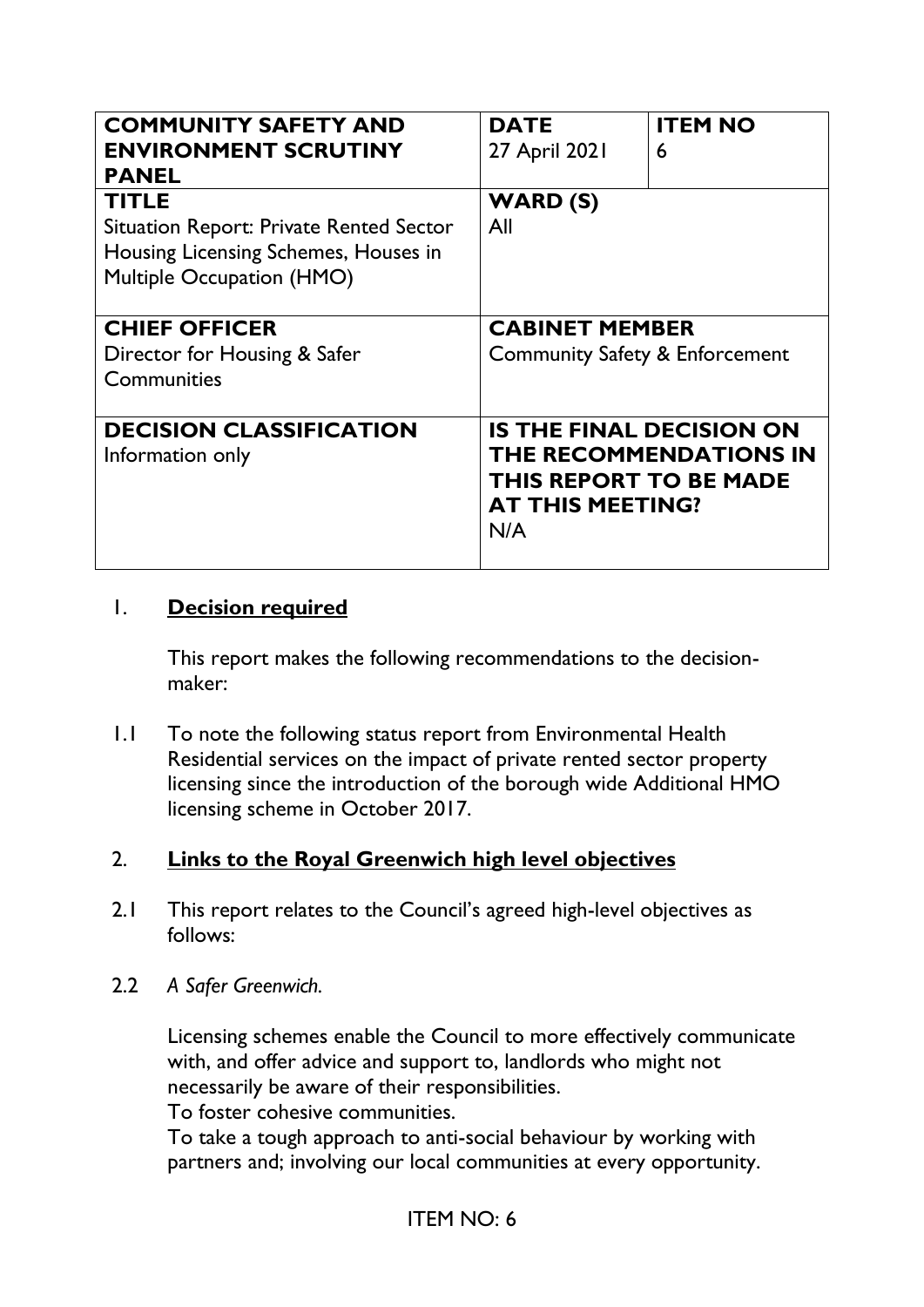To work with all landlords and tenants to ensure the safety of our residents and tenants.

#### 2.3 *A Healthier Greenwich.*

Licensing schemes, combined with targeted intelligence-led enforcement, enable the Council to proactively target the worst housing conditions and the rogue landlords who are neglecting their properties or otherwise behaving illegally in their treatment of tenants, promoting healthier and safer housing in the borough. An estimated 2,414 dwellings in Greenwich's private rented sector have

category 1 HHSRS hazards. This equates to 7% of properties in the private rented sector.

# 3. **Purpose of Report and Executive Summary**

3.1 The report aims to provide the committee with a short situation update, ahead of the statutory review of the adopted additional licensing scheme which is currently underway.

# 4. **Introduction and Background: Overview of landlord licensing**

- 4.1 Currently Greenwich operates the Mandatory Licensing scheme covering larger HMOs and has also designated the whole borough in an Additional Licensing scheme that commenced in October 2017.
- 4.2 Mandatory Licensing of HMOs: this applies only to the largest HMOs and must be implemented by all local authorities nationwide.
- 4.3 Additional Licensing of HMOs: this is a discretionary power for local authorities to introduce licensing for a wider range of HMOs than those covered by the mandatory scheme. A local authority can specify what type of HMO will be covered by an Additional Licensing scheme based on housing conditions in its area. In 2017 Cabinet approved the introduction of Additional Licensing of houses in multiple occupation (HMO) to all areas of The Royal Borough of Greenwich.
- 4.4 Landlords who rent HMO properties privately within Greenwich are required to obtain a licence from the Council and to comply with the licensing conditions imposed. Much of the sector offers good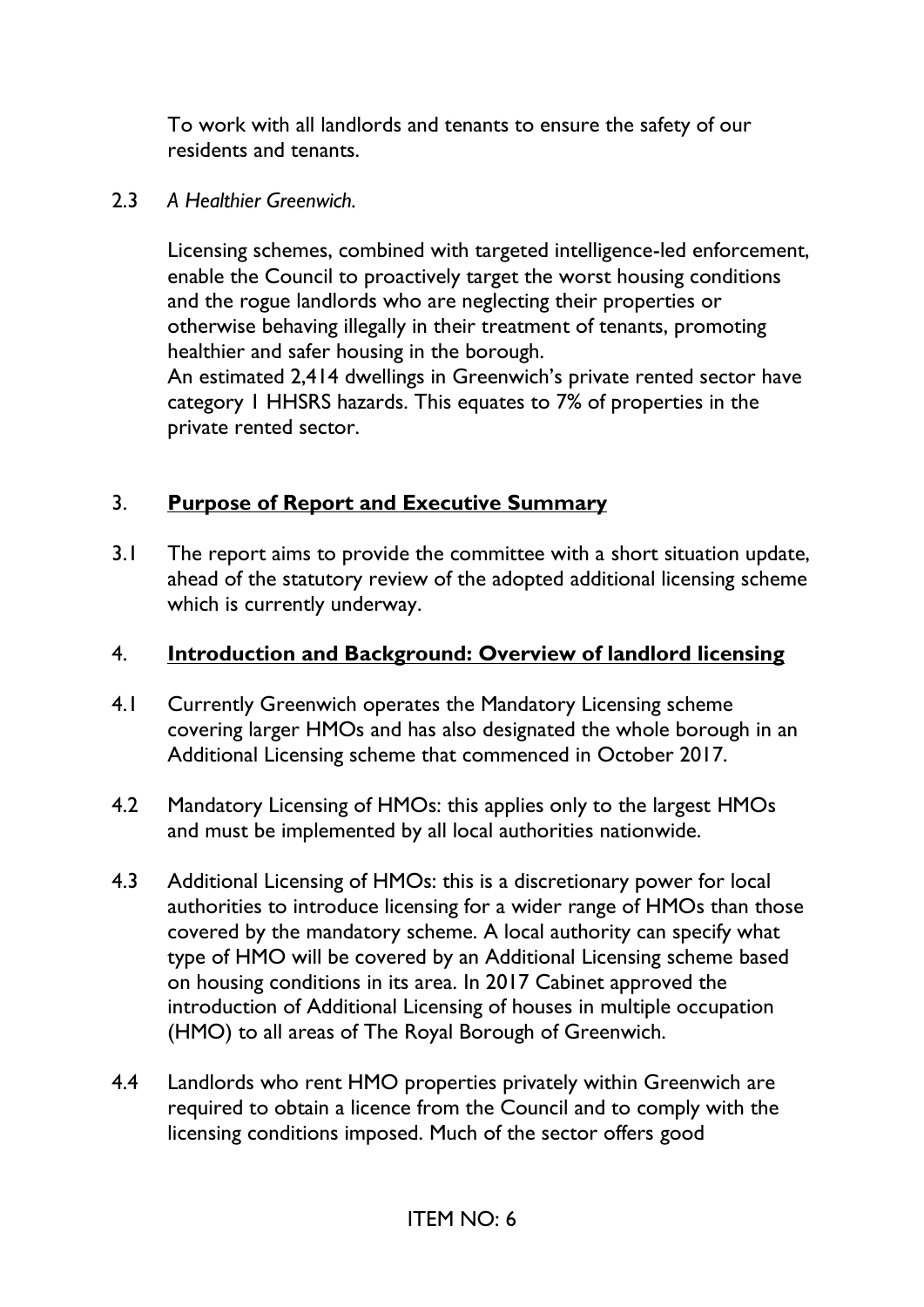accommodation but there is also significant evidence of poor management and poor conditions.

- 4.5 There is also evidence that poorly-managed privately rented properties have a negative impact on many neighbourhoods. ASB, noise complaints, nuisance neighbours, accumulations of rubbish and other problems can be linked to poorly managed privately rented properties and tenancies. Overcrowding and illegal conversions are also features of the private rented sector and all contribute to neighbourhood problems.
- 4.6 Licences include legally binding conditions regulating, among other things, room sizes, provision of amenities, levels of occupation, property conditions and property management. Licenses issued under mandatory licensing and additional licensing are valid for 5 years. The adoption of discretionary schemes, including the boroughs additional licensing will run for a maximum period of five years after which further public consultation and Cabinet approval is required if renewal is sought by the Council.

# 4.7 **Fee setting and service provision**

- 4.7.1 The legislation permits funds raised to be used for administration of the scheme and (subject to constraints) enforcement.
- 4.7.2 The licence requires payment of a fee, one part of which covers processing of the application and the remainder supports the associated enforcement scheme.
- 4.7.3 The fees are calculated to create a self-supporting scheme. The largest single cost of operating a scheme is staffing; setting a fee too low can have significant consequences – usually a reduction in the percentage of properties inspected, delays in issuing licences etc.

| <b>Fee type</b>                                                                                                                | Cost                      |
|--------------------------------------------------------------------------------------------------------------------------------|---------------------------|
| Standard                                                                                                                       | $\mathcal{L}408$ per unit |
| Member of a landlord's professional association or<br>accreditation scheme                                                     | £338.64 per unit          |
| Enhanced (where the Council have discovered the HMO use<br>and written to the property owner/landlord) - no discounts<br>apply | £520.40 per unit          |

#### 4.7.4 HMO licence fees 2021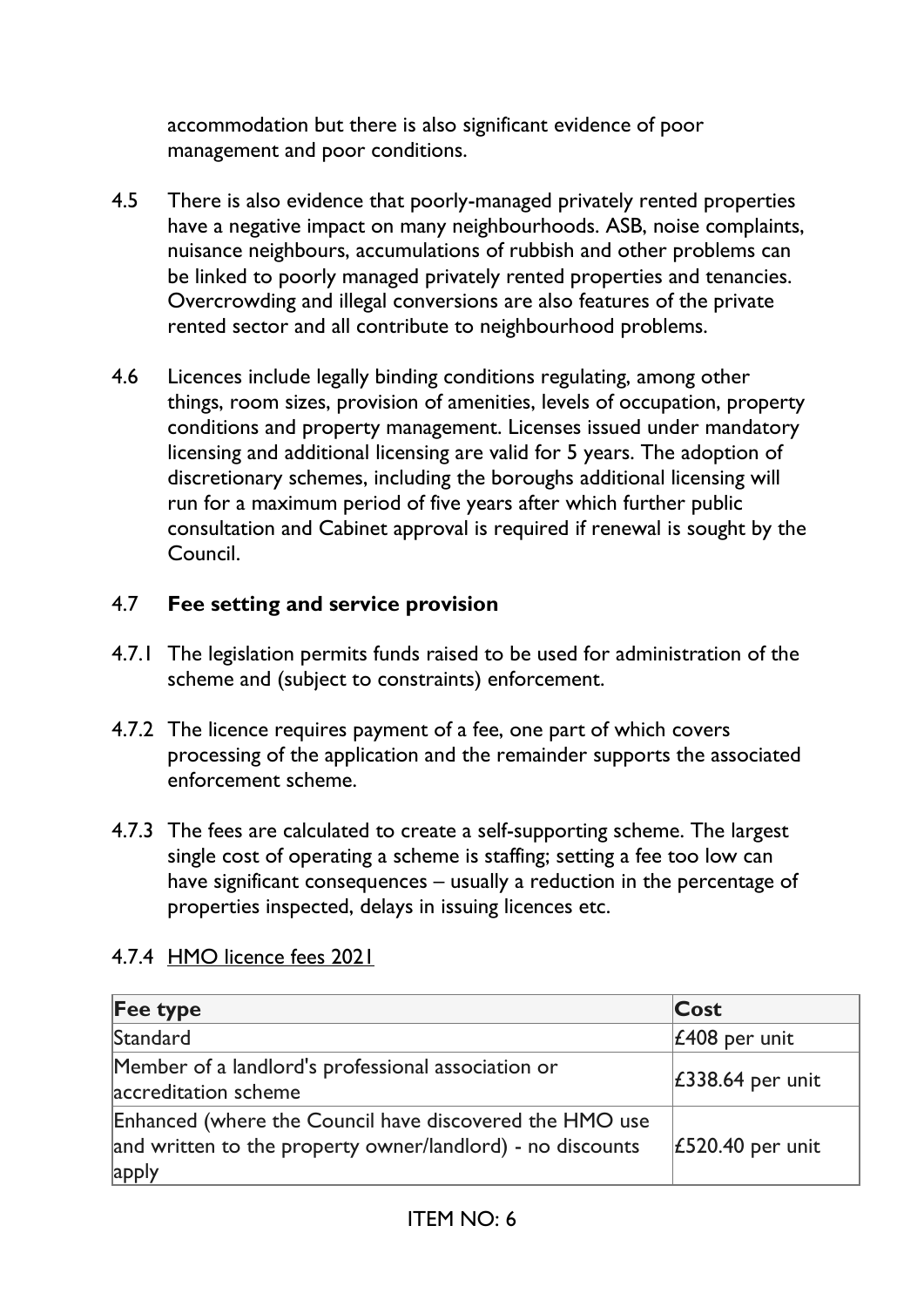| Fee type                                                                                                                   | Cost                     |
|----------------------------------------------------------------------------------------------------------------------------|--------------------------|
| Standard rate for applications for renewing a licence                                                                      | $\vert$ £321.30 per unit |
| Member of a landlord's professional association or<br>accreditation scheme rate for applications for renewing a<br>licence | £283.56 per unit         |
| Assistance with completing an application                                                                                  | $\mathsf{E}$ 153 each    |

# 4.8 **Licensing under coronavirus:**

- 4.8.1 The arrival of COVID-19 in the UK marked the beginning of a strange and challenging period for all persons concerned with the regulation of the private housing sector, whether as landlords trying to comply with regulatory requirements, tenants living in unsatisfactory housing conditions, or local authorities seeking to enforce their additional and selective licensing schemes.
- 4.8.2 Local authorities are to have had regard to the non-statutory guidance on enforcing standards in the PRS under COVID-19, published on 28 March 2020. It contains various (non-binding) suggestions for how to approach inspection and enforcement under lockdown.
- 4.8.3 As reported to the Overview & Scrutiny panel, the COVID19 pandemic has impacted on service delivery. This includes loss of income arising from a reduction in applications being submitted but also somewhat reduced ability, particularly earlier in 2020/21 to process these as efficiently as pre-lockdown. Likewise, the impact on resourcing, both in terms of supporting of other areas of lockdown compliance but also abstraction from COVID19 related illness and self-isolation. These issues are of course not unique to this service area.

# 4.9 **Current situation 2021: Review of scheme and licensing outputs**

- 4.9.1 The Additional licensing is now in its  $4<sup>th</sup>$  year. Local Authorities are subject to a statutory requirement to review discretionary additional licensing schemes within the 5-year running period. This then helps to inform the decision whether to renew the scheme in 2022.
- 4.9.2 An external consultancy has been appointed to complete the review. This keeps this process impartial.
- 4.9.3 The review will be completed over the next 5 months with the detailed findings being published in September 2021. This report therefore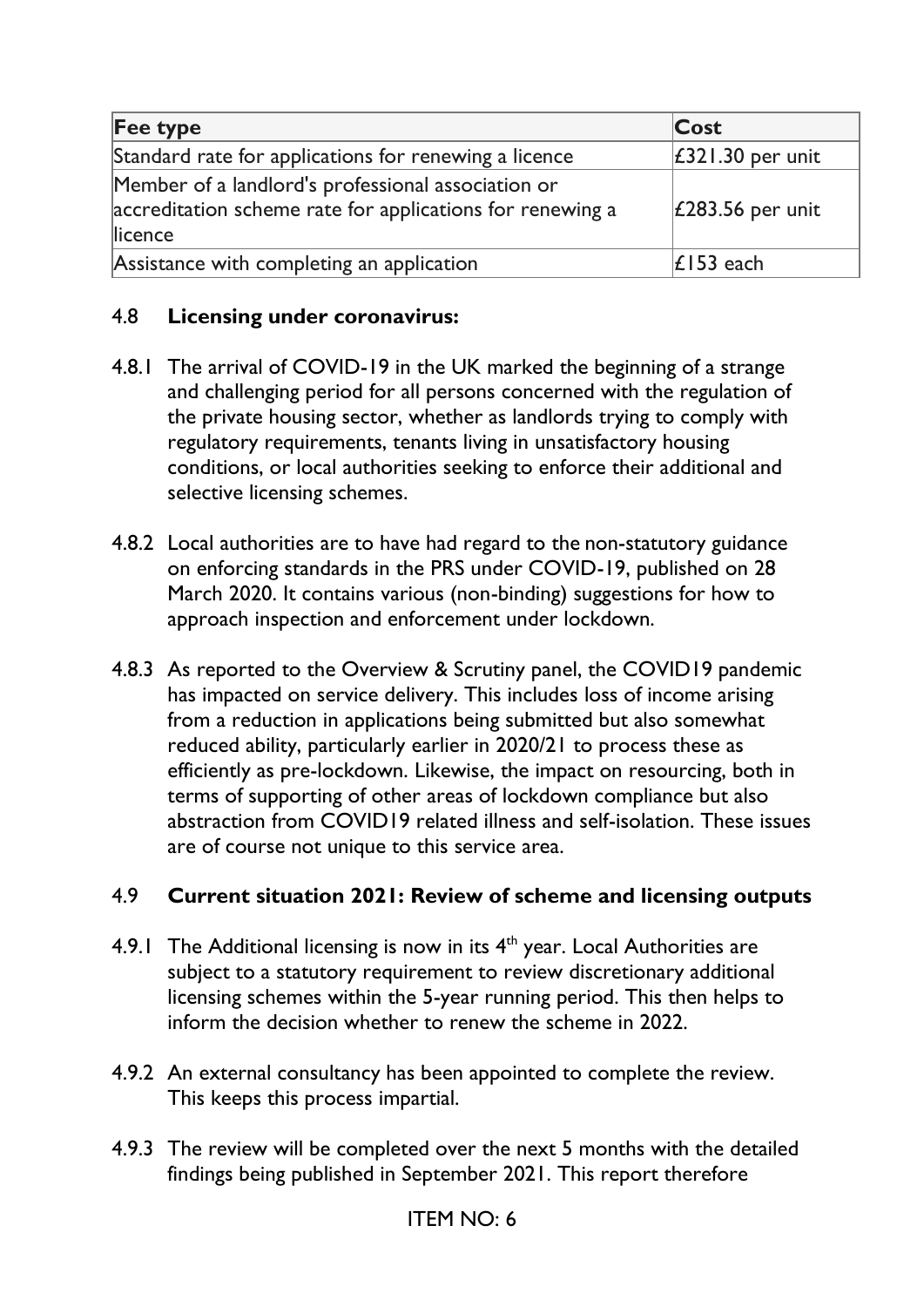provides a summary overview only, ahead of the published report due in September. We intend to report back to the Scrutiny Panel in more detail later in the year along with relevant performance measurement and benchmarking if available.

- 4.9.4 Table 1 provides data on the outputs from both Mandatory and Additional Licensing Schemes in Greenwich. An estimate of licensable properties was determined in 2017 as being approximately 7000 licensable HMOs in the borough. As referenced below, a more recent study would suggest this figure being more realistically 5000. Currently there are 1240 actual licensed HMOs so in addition to processing applications received, continued promotion of licensing requirements post review will be undertaken to encourage compliance. Further relaxation of restrictions will also enable more proactive HMO investigation and inspection activity in future whilst selective licensing, if approved and implemented, may also provide further opportunity to identify and license unregistered HMOs whilst implementing and enforcing the additional licensing scheme.
- 4.9.5 In 2020/21 there was a total of 259 licences issued to HMO's, and 279 new applications received.
- 4.9.6 A stock modelling exercise was completed in June 2020 following a successful bid for funding from MHCLG's Rogue Landlord Fund. *BRE were appointed to produce an Integrated Dwelling Level Housing Stock Modelling Database for the Royal Borough of Greenwich*, and this more recent data has been used for the purpose of this report. It should however be noted that this remains an estimate only and often the size of the private rented sector is found to be larger, and only confirmed through inspection of properties.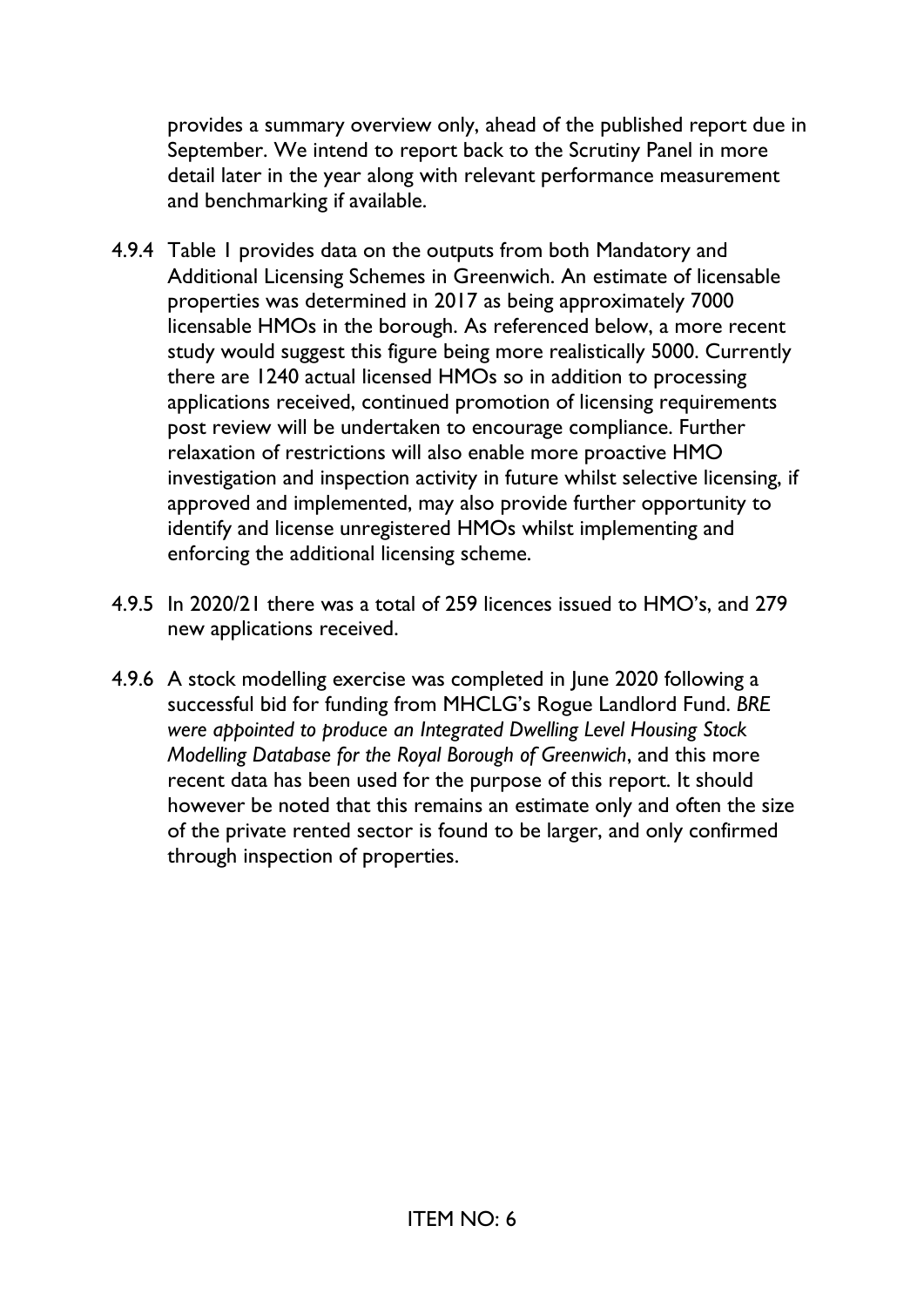|  |  | 4.9.7 Table 1. HMO Licenses issued to date, by type and neighbourhood area. |
|--|--|-----------------------------------------------------------------------------|
|  |  |                                                                             |

| Neighbourhood         | <b>Mandatory</b>  | %                 | <b>Additional</b> | %                 |
|-----------------------|-------------------|-------------------|-------------------|-------------------|
| <b>Areas</b>          | <b>Properties</b> | <b>Properties</b> | <b>Properties</b> | <b>Properties</b> |
|                       | <b>Licensed</b>   | <b>Licensed</b>   | <b>Licensed</b>   | <b>Licensed</b>   |
|                       |                   | <b>Estimate</b>   |                   | <b>Estimate</b>   |
|                       |                   | <b>of</b>         |                   | <b>of</b>         |
|                       |                   | licensable        |                   | licensable        |
|                       |                   | properties        |                   | properties        |
| Coldharbour and       | 86                |                   | 55                |                   |
| New Eltham            |                   |                   |                   |                   |
| <b>Eltham North</b>   |                   |                   |                   |                   |
| Eltham South          |                   |                   |                   |                   |
| Eltham West           |                   |                   |                   |                   |
| Middle Park and       |                   |                   |                   |                   |
| <b>Sutcliffe</b>      |                   |                   |                   |                   |
| <b>Shooters Hill</b>  |                   |                   |                   |                   |
| <b>Blackheath</b>     | 104               |                   | 327               |                   |
| Westcombe             |                   |                   |                   |                   |
| Peninsula             |                   |                   |                   |                   |
| <b>Greenwich West</b> |                   |                   |                   |                   |
| Charlton              | 181               |                   | 202               |                   |
| Kidbrooke with        |                   |                   |                   |                   |
| Hornfair              |                   |                   |                   |                   |
| Woolwich              |                   |                   |                   |                   |
| Common                |                   |                   |                   |                   |
| Woolwich              |                   |                   |                   |                   |
| <b>Riverside</b>      |                   |                   |                   |                   |
| Abbey Wood            | 200               |                   | 85                |                   |
| Glyndon               |                   |                   |                   |                   |
| Plumstead             |                   |                   |                   |                   |
| Thamesmead            |                   |                   |                   |                   |
| <b>Moorings</b>       |                   |                   |                   |                   |
|                       |                   | 77.5% of          |                   | $16%$ an          |
| <b>Total</b>          | <b>571</b>        | an                | 669               | estimated         |
|                       |                   | estimated         |                   | 4,179*            |
|                       |                   | 737*              |                   |                   |
| Pending               |                   |                   |                   |                   |
| applications          |                   |                   |                   |                   |
| (received and         | 101               |                   | 214               |                   |
| undergoing            |                   |                   |                   |                   |
| checks or             |                   |                   |                   |                   |
| consultation)         |                   |                   |                   |                   |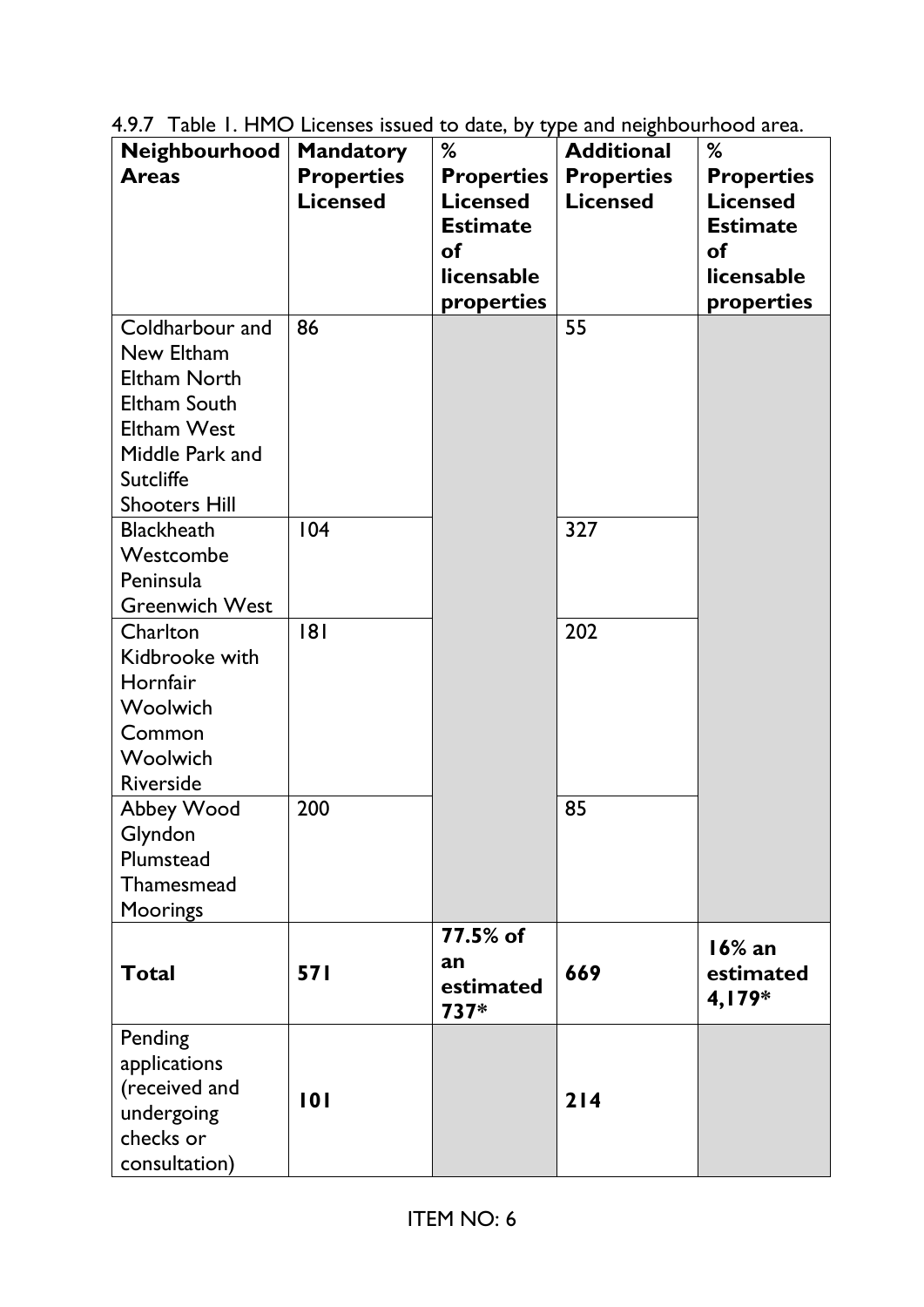\*Revised 2020 data following stock modelling exercise (*BRE Integrated Dwelling Level Housing Stock Modelling and Database for the Royal Borough of Greenwich*)

4.9.8 Comparisons with other London Schemes for the purpose of benchmarking need to take account of the type and combination of schemes in place in an individual borough, so to provide a like for like comparison. Other boroughs may also be in different year of operation of a scheme. We would therefore seek to benchmark with other boroughs that provide the same combination of licensing in terms of mandatory, and whole borough additional licensing, without selective licensing in place, and in operational year 4. This has proved challenging and we have approached the London Private Rented Sector Partnership Group to co-ordinated across London Local Authorities. The PRS Partnership Group has replied to say that their capacity is currently limited but that this is something that they will look to do once the capacity issue is resolved.

# 4.10 **Current situation 2021: Enforcement**

4.10.1 Powers provided to local authorities in the Housing and Planning Act 2016 have strengthened authorities' ability to act against criminal landlords with civil penalties, banning orders, extended rent repayment orders and use of a national database to track rogue landlords across council boundaries. Use of enforcement powers is a key part of a broader strategy that aims to improve an area's private rented sector.

**Table 2.** Number of civil Penalty Notices issued as an alternative to prosecution in Greenwich



ITEM NO: 6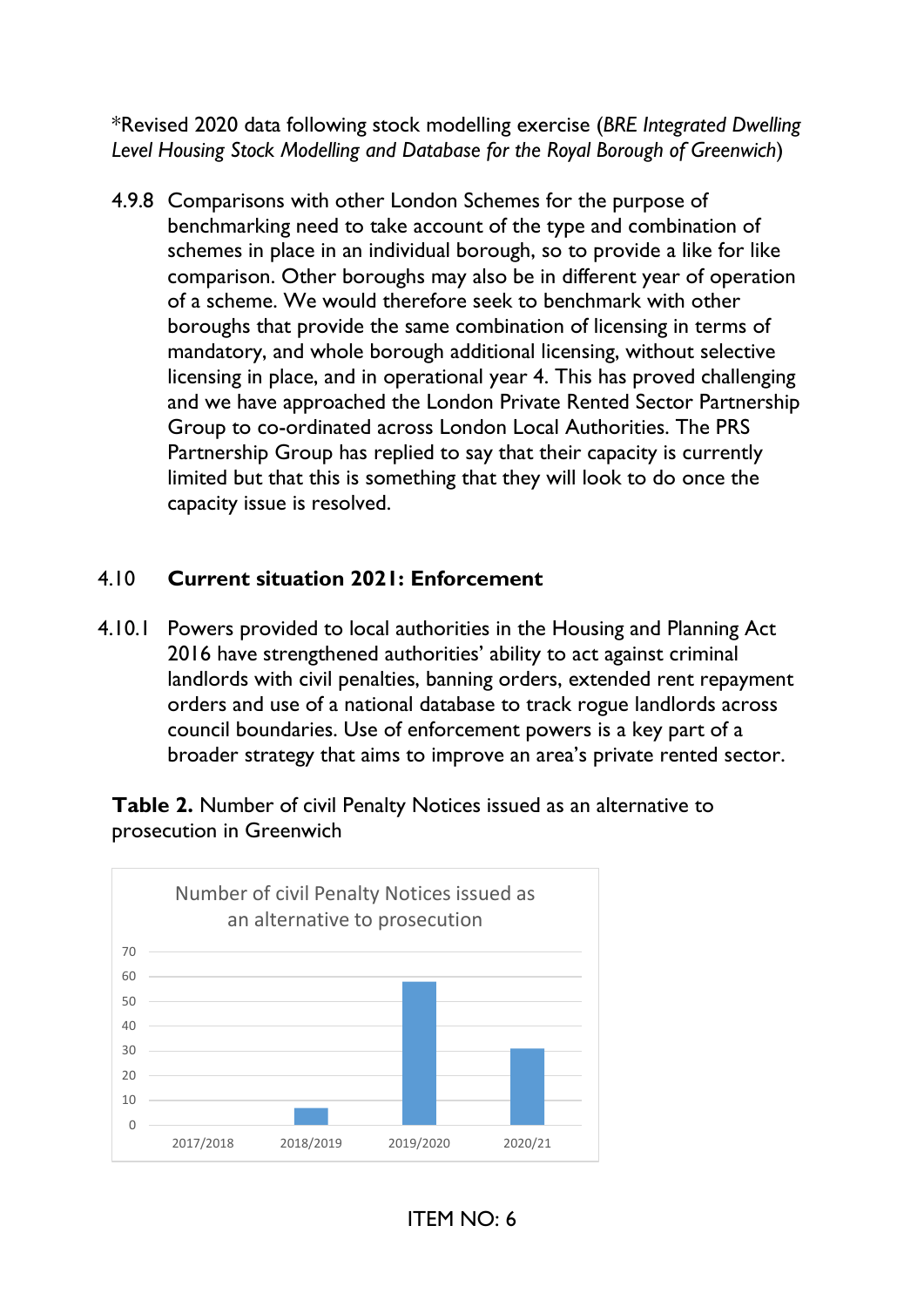4.10.2 Enforcement action of note include: (1) The issuing of a formal caution to a landlord operating an unlicensed HMO in Eglinton Road. The landlord's details will also be entered onto the Rogue Landlords Database.

(2) Civil Penalties and a successful prosecution against Mr Dayu (Sammy) Shang. Working together with various departments and intelligence officers within the council, the team were able to piece together that Mr. Shang had links to several unlicensed HMOs within the borough and had been operating a let-to-let scheme for the better part of a decade.

- 4.10.3 Throughout the investigation, Mr. Shang took steps to hide his wrongdoing, providing false information and even evicting tenants from some of the properties he managed, before officers could interview them. EH officers were able to trace Mr. Shang and linked him to the operation of 7 unlicensed HMOs within the borough.
- 4.10.4 Mr. Shang was issued with 4 civil penalties for failure to license HMO's and prosecuted for a further 13 Offences. He pleaded guilty at Bexleyheath Magistrates court in early 2020, but sentencing was delayed until 2021 due to the Coronavirus pandemic.

#### **Outcome:**

Fine: £96,000 (eligible for a discounted payment under the Enforcement Policy so total fine for both CPNs and Prosecution was reduced to £66,000) Costs awarded: £12,495 Statutory Charge: £170

# **Offences Under:**

Housing Act 2004 Local Government (Misc Provisions) Act 1976

4.10.5 All the properties linked to Mr Shang are now licensed or no longer operating as HMO's and meet the safety standards as required by the Royal Borough of Greenwich's HMO licensing scheme. The team are now pursuing a Banning order against Mr Shang to prevent him operating as a landlord.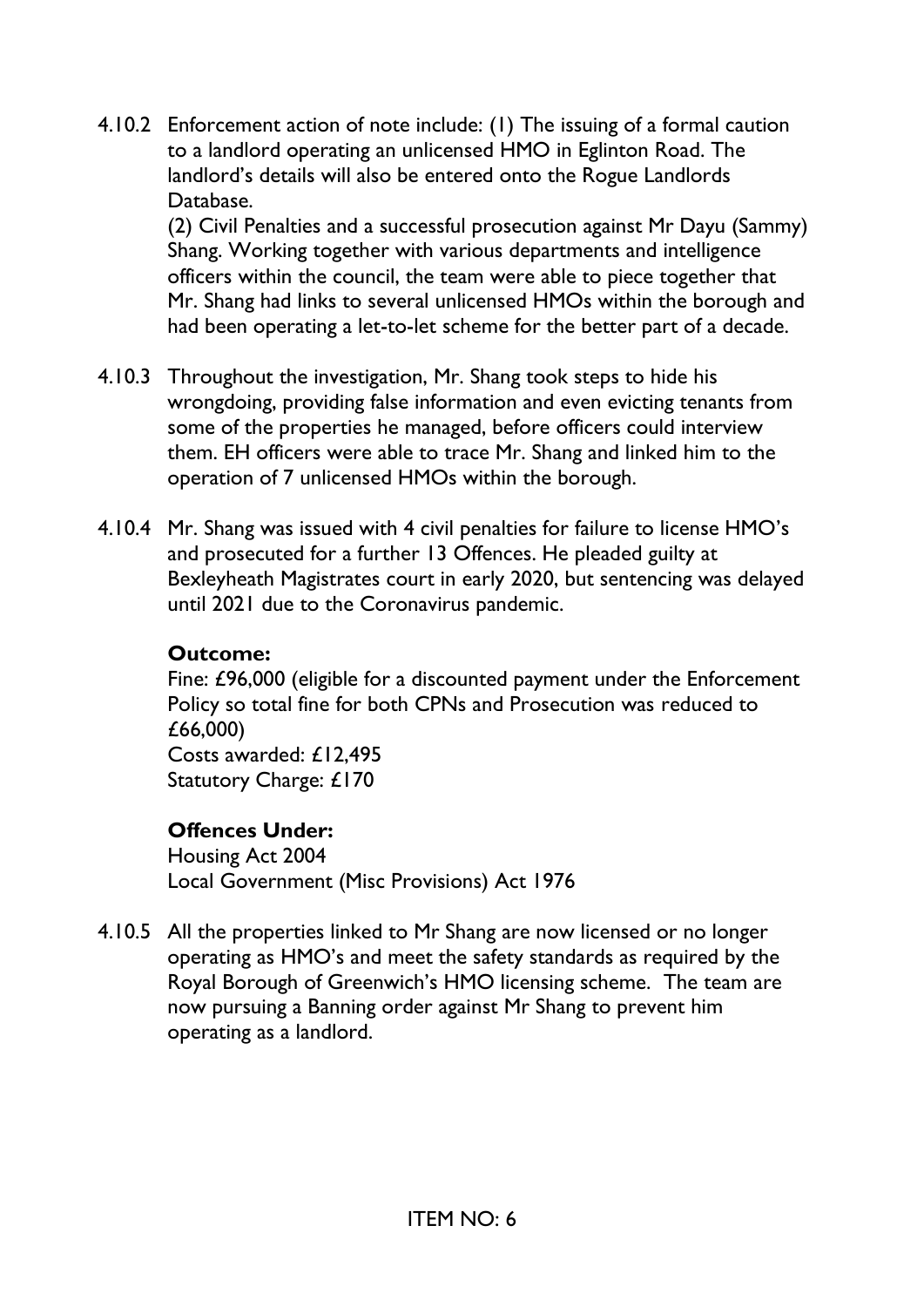# 5. **Cross-Cutting Issues and Implications**

| <b>Issue</b>           | <b>Implications</b>                        | Sign-off          |
|------------------------|--------------------------------------------|-------------------|
| <b>Legal including</b> | The role of the Overview and               | Azuka Onuorah     |
| Human Rights Act       | Scrutiny Committee is set out in           | Head of Legal     |
|                        | Article 6 of the Council                   | <b>Services</b>   |
|                        | Constitution. The purpose of this          | $15th$ April 2021 |
|                        | report is to provide the committee         |                   |
|                        | with an update on the impact of            |                   |
|                        | private rented sector property             |                   |
|                        | licensing since the introduction of        |                   |
|                        | the borough wide Additional HMO            |                   |
|                        | licensing scheme in October 2017.          |                   |
|                        | No formal decision will be taken. As       |                   |
|                        | such, there are no legal implications      |                   |
|                        | arising directly from the report.          |                   |
| <b>Finance and</b>     | The Community Safety and                   | Dave Lucas        |
| other resources        | <b>Environment Scrutiny Panel is being</b> | <b>Business</b>   |
|                        | asked to note the status report from       | Change            |
|                        | <b>Environmental Health Residential</b>    | Accountant        |
|                        | Services on the impact of private          | 12/04/21          |
|                        | rented sector property licensing           |                   |
|                        | since the introduction of the              |                   |
|                        | borough wide Additional HMO                |                   |
|                        | licensing scheme in October 2017.          |                   |
|                        | There are no financial implications        |                   |
|                        | arising from the contents of this          |                   |
|                        | report.                                    |                   |
|                        |                                            |                   |